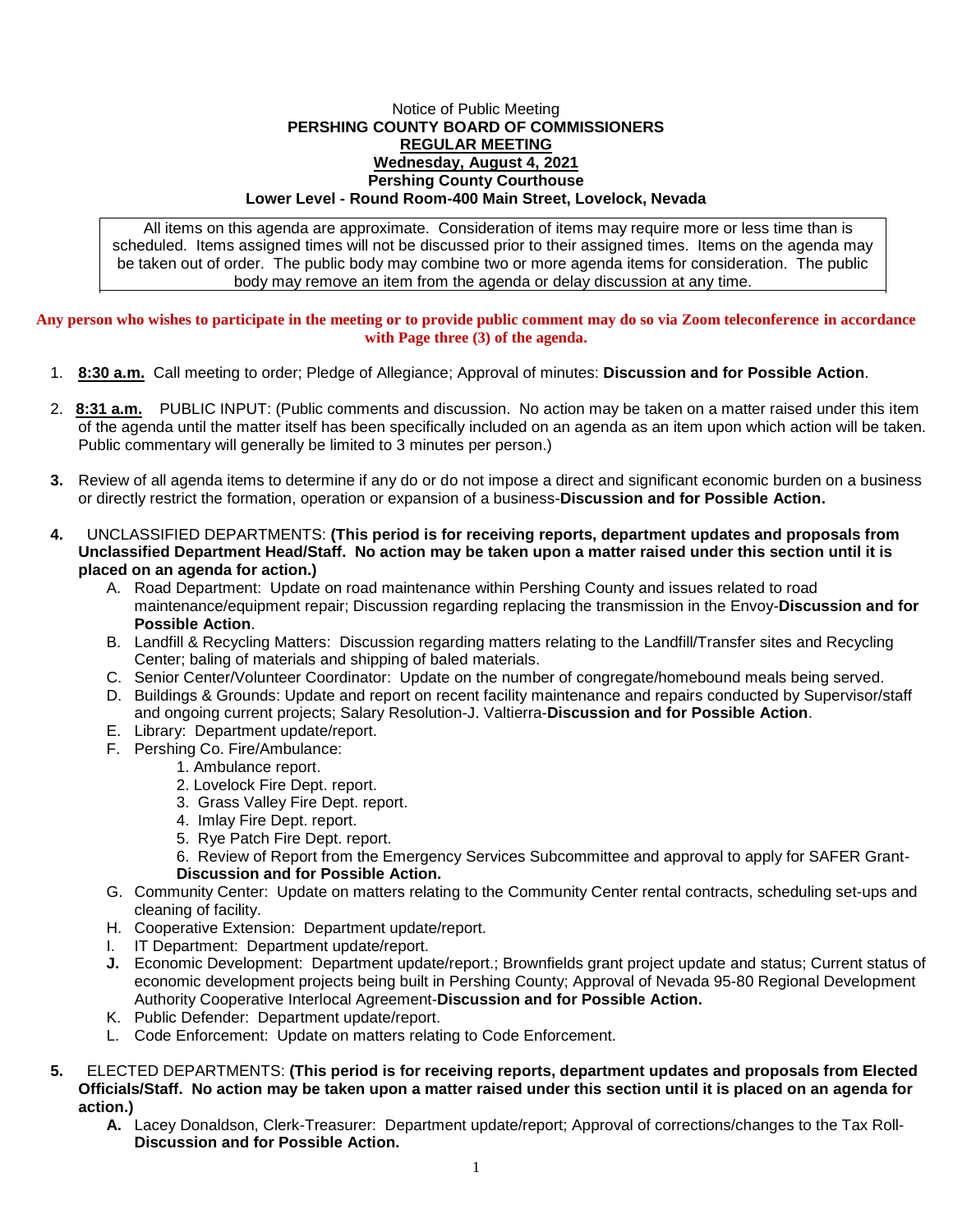- B. Rene Childs, Auditor-Recorder: Department update/report.
- C. Laureen Basso-Cerini, Assessor: Department update/report.
- D. Bryce Shields, District Attorney: Department update/report.
- E. Judge Karen Stephens, Justice Court: Department update/report.
- **F.** Jerry Allen, Sheriff: Update/report on matters relating to the Pershing County Sheriff's Office; Salary Resolution: A. Gonzalez-**Discussion and for Possible Action.**
- 6. Proclamations and Awards:(The Pershing County Board of Commissioners may make a Proclamation or present a service or other award on behalf of the County) Years of Service Certificate/Pin: Bill Soares (20); N. Carmichael (20)- **Discussion and for Possible Action**.
- **7.** Memorial for William "Bill" Soares to be placed either at the Courthouse Park or Playground-**Discussion and for Possible Action.**
- 8. Board Appointments: Grass Valley Advisory Board; Museum Board; Senior Center Advisory Board; Cemetery Board-**Discussion and for Possible Action.**
- 9. Derby Field Airport: Update on matters relating to the Derby Field Airport.
- **10. 9:30 a.m.** Des Craig, Economic Recovery Coordinator, Western Nevada Development District (WNDD): WNDD proposal regarding a region-wide broadband mapping project and request for funding in the amount of \$2,850.00-**Discussion and for Possible Action.**
- 11. **10:00 a.m.** PLANNING & BUILDING DEPARTMENT/IMLAY WATER SYSTEM MATTERS/PERSHING ELECTRICAL:
	- A. Department written update/report.
	- B. Submittal of Monthly Building Permits/fees collected.
	- C. Submittal of Monthly Business License applications and fees collected.
	- D. Submittal of Monthly Water Report/fees collected from the Imlay Water System.
- **12.** USDA, Natural Resources Conservation Service (NRCS): Request for Pershing County to become a Cooperating Agency in the planning and development of the Lower Humboldt Watershed/Pershing County Irrigation District Watershed Plan and Environmental Document; Acceptance of Invitation and approval to enter into an informal agreement or a formal Memorandum of Understanding (MOU) **– Discussion and for Possible Action.**
- **13.** First reading of ordinance amending Ordinance No**.** 349, relating to Landfill Assessment, to make its effective date July 1, 2022, rather than July 1, 2021.
- **14. 10:30 a.m.** Zach Conine, Nevada State Treasurer; Presentation on process for the utilization of the fiscal recovery funds from the American Rescue Plan Act-**Discussion and for Possible Action.**
- 15. CARES FUNDING: Update/Approval of expenditures; Update from Emergency Management relating to the COVID-19; List of proposed projects, prioritizing and changing/amending the projects for allocation of the Covid-19 American Rescue Plan funding for Pershing County in the amount of \$1,306,252.00-**Discussion and for Possible Action.**
- **16.** Approval of amended Agreement between the State of Nevada and Local Governments to allocate potential settlement funds derived from litigation concerning the opioid epidemic in Nevada and the unlawful manufacture, marketing, promotion, distribution or dispensing of prescription opioids-**Discussion and for Possible Action**.
- 17. Litigation Meeting.
- 18. Report from Legal Counsel.
- 19. Report from Administrative Assistant/HR Rep.-County Commissioner's Office.
- 20. Items for future agendas-**Discussion and for Possible Action.**
- 21. Correspondence.
- 22. **11:15 a.m.** Public Hearing for 2021 Nevada State Community Block Grant Program possible projects.